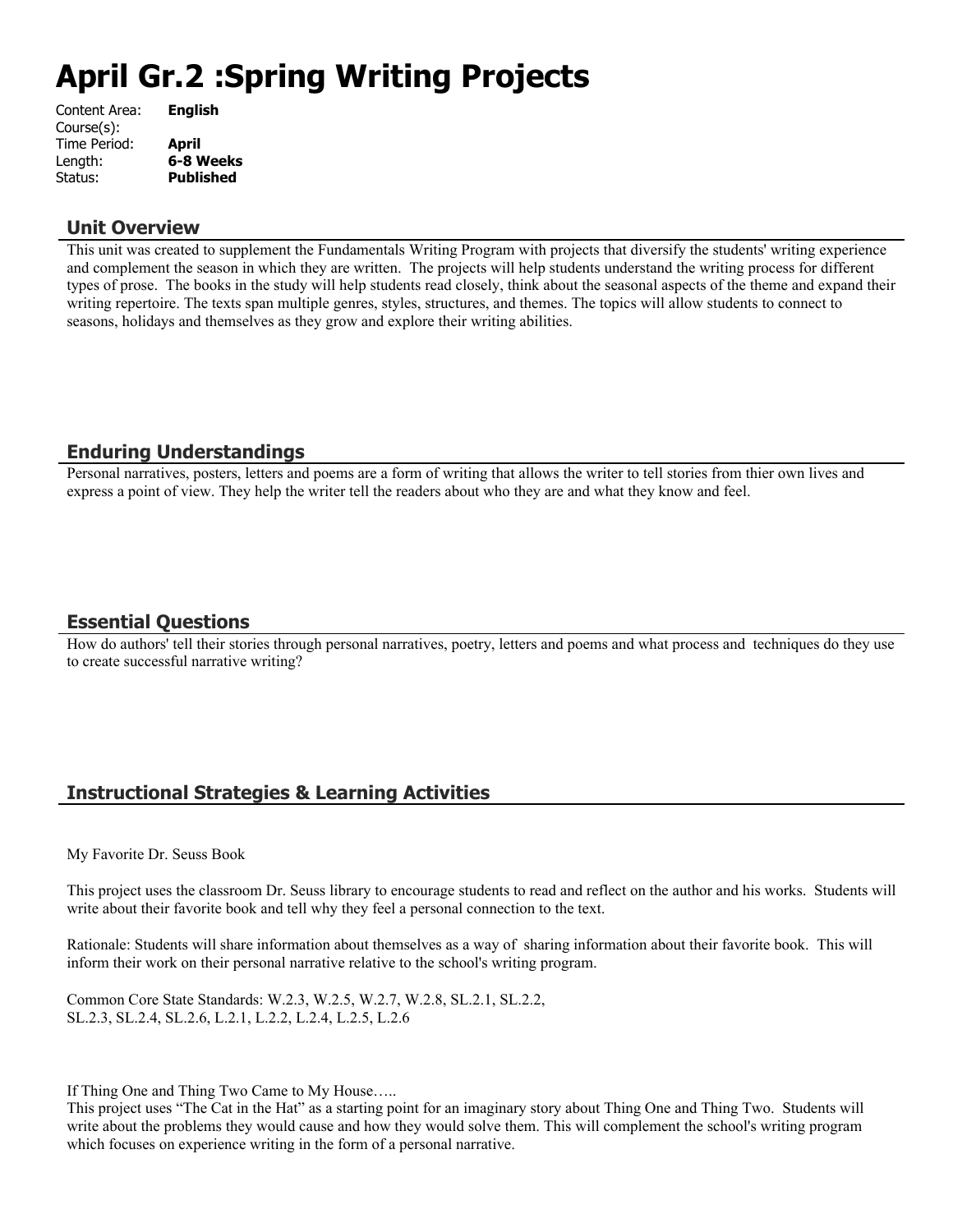Rationale: Students will practice writing narratives with a problem and a solution. This will enrich their own personal narratives later in the year.

Common Core State Standards: W.2.3, W.2.5, W.2.7, W.2.8, SL.2.1, SL.2.2, SL.2.3, SL.2.4, SL.2.6, L.2.1, L.2.2, L.2.4, L.2.5, L.2.6

If I Caught A Leprechaun

This project uses writing prompts to allow the student to express what they would wish for if they caught a leprechaun. Uses "Jaime O'Rourke and the Big Potato" as an introduction to the project.

Rationale: Students will share information about what they would wish for if they were granted three wishes from a leprechaun. This will inform their work on their personal narrative relative to the school's writing program.

Common Core State Standards: W.2.3, W.2.5, W.2.7, W.2.8, SL.2.1, SL.2.2, SL.2.3, SL.2.4, SL.2.6, L.2.1, L.2.2, L.2.4, L.2.5, L.2.6

My Luckiest Day Was…..

This project encourages students to think back on their personal experiences to express what they believe was their luckiest day ever. Uses "The Luckiest Leprechaun" as a preview to instruction.

Rationale: Students will reflect on their experiences and share what they believe is their luckiest day. This writing assignment will add to their ability to write about life experiences in a personal narrative.

Common Core State Standards: W.2.3, W.2.5, W.2.7, W.2.8, SL.2.1, SL.2.2, SL.2.3, SL.2.4, SL.2.6, L.2.1, L.2.2, L.2.4, L.2.5, L.2.6

Spring Acrostic Poem

The Spring Acrostic Poem introduces the concept and technique of drafting an acrostic poem to the class. Uses "How Mama Brought the Spring" as a preview to the instruction.

Rationale: Students will share information about their favorite aspects of the season using adjectives and seasonal words. The poem allows students to explore their feelings and express them in a way that will enhance their writing in the personal narrative that is a part of the school's writing program.

Common Core State Standards: W.2.3, W.2.5, W.2.7, W.2.8, SL.2.1, SL.2.2, SL.2.3, SL.2.4, SL.2.6, L.2.1, L.2.2, L.2.4, L.2.5, L.2.6

Signs of Spring

The Signs of Spring project uses a graphic organizer to allow the student to convey observations about the changing season. Uses "Snow Bunny Spring Bunny" as an introduction to the project.

Rationale: Students will share information about a common experience to practice writing about observations. This will inform their work on their personal narratives relative to the school's writing program.

Common Core State Standards: W.2.3, W.2.5, W.2.7, W.2.8, SL.2.1, SL.2.2, SL.2.3, SL.2.4, SL.2.6, L.2.1, L.2.2, L.2.4, L.2.5, L.2.6

Mother's and Father's Day Writing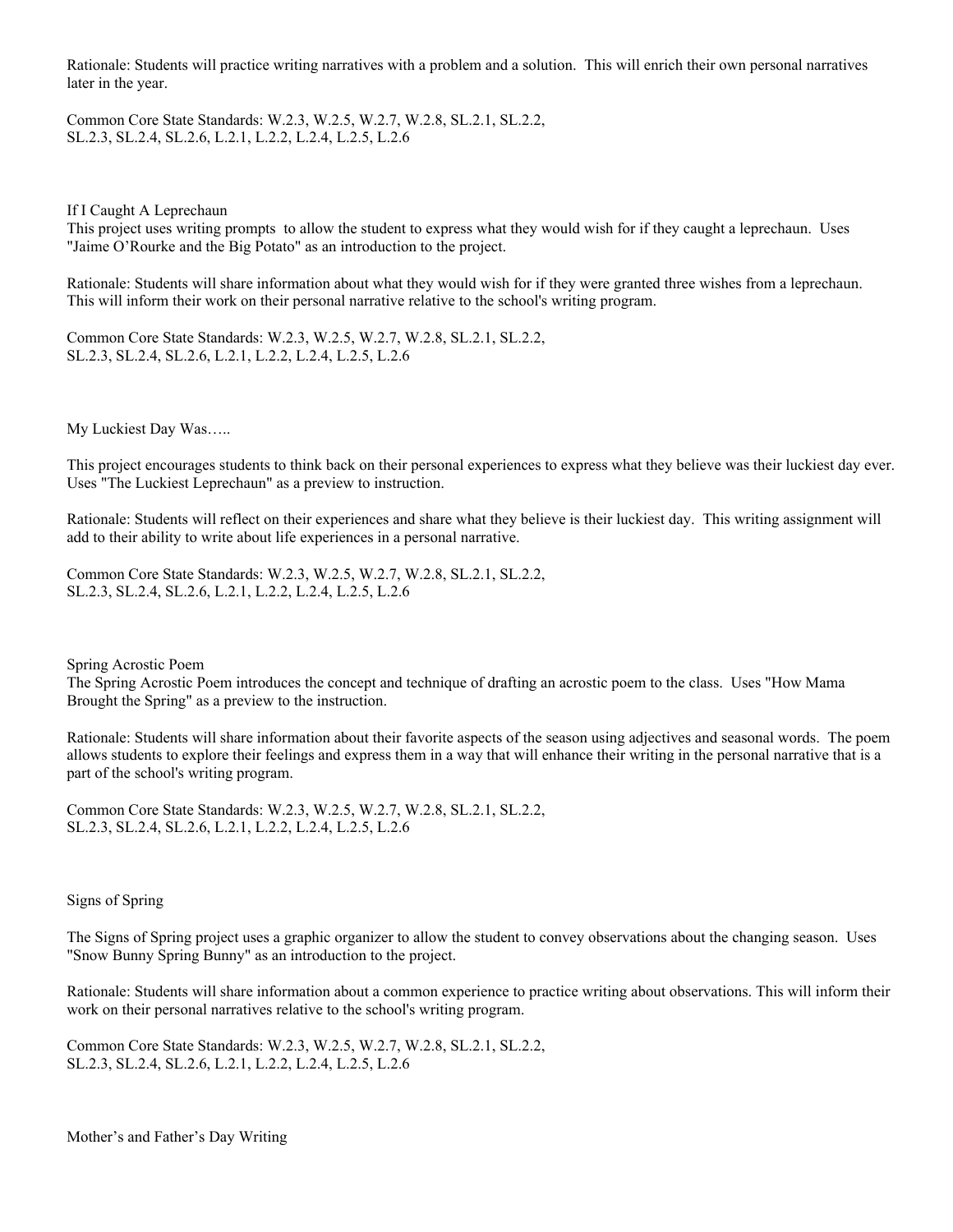These projects encourage students to think back on their personal experiences with their parents to express what they appreciate and love about them.

Rationale: Students will reflect on their experiences and share what they appreciate and love about their parents. This writing assignment will add to their ability to write about life experiences in a personal narrative.

Common Core State Standards: W.2.3, W.2.5, W.2.7, W.2.8, SL.2.1, SL.2.2, SL.2.3, SL.2.4, SL.2.6, L.2.1, L.2.2, L.2.4, L.2.5, L.2.6

I Wanna Iguana!

This project uses "I Wanna Iguana!" as a starting point to have the students put together a persuasive paragraph to convince their parents to buy them an exotic pet. The students will be able to form effective arguments in their paragraph and then present it with a picture of them using a speech bubble for their text.

Rationale: Students will reflect on what makes a good argument and then put this in the context of a paragraph to convince their parents to get them their dream pet.

Common Core State Standards: W.2.3, W.2.5, W.2.7, W.2.8, SL.2.1, SL.2.2, SL.2.3, SL.2.4, SL.2.6, L.2.1, L.2.2, L.2.4, L.2.5, L.2.6

Thank You Brunch Writing and Performance

The Thank You Brunch allows students to write about their feelings for their parents, to recite poetry and to sing songs during a performance for their parents.

Rationale: Students will reflect on their experiences and share what they appreciate and love about their parents. This writing assignment will add to their ability to write about life experiences in a personal narrative.

Common Core State Standards: W.2.3, W.2.5, W.2.7, W.2.8, SL.2.1, SL.2.2, SL.2.3, SL.2.4, SL.2.6, L.2.1, L.2.2, L.2.4, L.2.5, L.2.6

# **Integration of Career Readiness, Life Literacies and Key Skills**

| TECH.9.4.2.GCA       | <b>Global and Cultural Awareness</b>                                                                                                                                                           |
|----------------------|------------------------------------------------------------------------------------------------------------------------------------------------------------------------------------------------|
|                      | Individuals from different cultures may have different points of view and experiences.                                                                                                         |
| <b>TECH.9.4.2.CI</b> | Creativity and Innovation                                                                                                                                                                      |
| <b>TECH.9.4.2.CT</b> | Critical Thinking and Problem-solving                                                                                                                                                          |
| TECH.9.4.2.GCA.1     | Articulate the role of culture in everyday life by describing one's own culture and<br>comparing it to the cultures of other individuals (e.g., 1.5.2.C2a, 7.1.NL.IPERS.5,<br>7.1.NL.IPERS.6). |
| TECH.9.4.2.TL.2      | Create a document using a word processing application.                                                                                                                                         |
| TECH.9.4.2.DC.3      | Explain how to be safe online and follow safe practices when using the internet (e.g.,<br>$8.1.2.NI.3, 8.1.2.NI.4$ .                                                                           |
| TECH.9.4.2.Cl.1      | Demonstrate openness to new ideas and perspectives (e.g., 1.1.2.CR1a, 2.1.2.EH.1,                                                                                                              |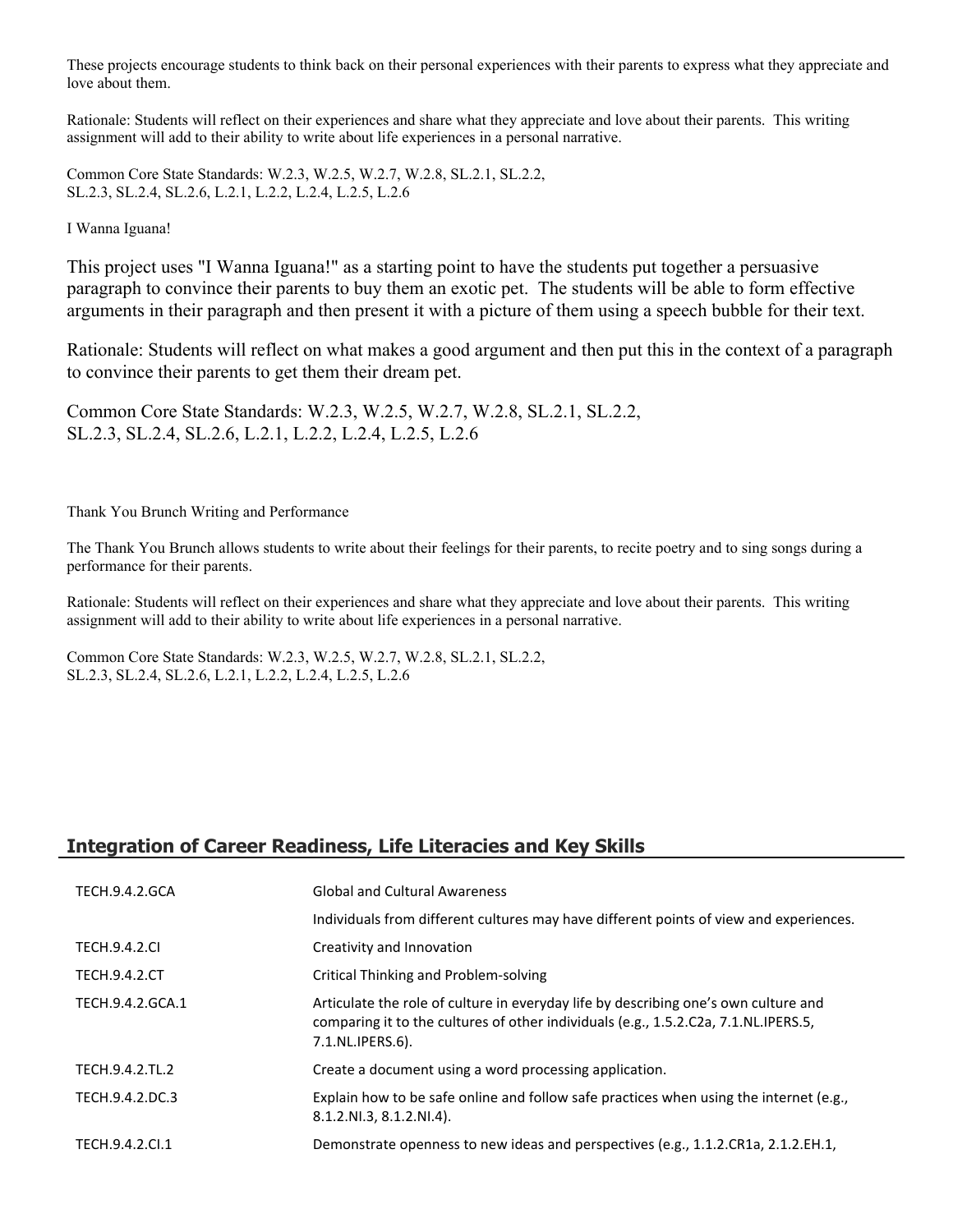|                      | 6.1.2. Civics CM. 2).                                                                                   |
|----------------------|---------------------------------------------------------------------------------------------------------|
|                      | Brainstorming can create new, innovative ideas.                                                         |
|                      | Individuals should practice safe behaviors when using the Internet.                                     |
| TECH.9.4.2.CI.2      | Demonstrate originality and inventiveness in work (e.g., 1.3A.2CR1a).                                   |
| WRK.9.2.2.CAP.1      | Make a list of different types of jobs and describe the skills associated with each job.                |
|                      | Different types of jobs require different knowledge and skills.                                         |
|                      | Digital tools and media resources provide access to vast stores of information that can be<br>searched. |
| <b>WRK.9.2.2.CAP</b> | Career Awareness and Planning                                                                           |
| TECH.9.4.2.CT.3      | Use a variety of types of thinking to solve problems (e.g., inductive, deductive).                      |

#### **Technology and Design Integration**

Students will interact with Smartboard, Ipads, Chromebooks and document camera.

| CS.K-2.8.1.2.CS.1 | Select and operate computing devices that perform a variety of tasks accurately and<br>quickly based on user needs and preferences.                                          |
|-------------------|------------------------------------------------------------------------------------------------------------------------------------------------------------------------------|
|                   | Individuals use computing devices to perform a variety of tasks accurately and quickly.<br>Computing devices interpret and follow the instructions they are given literally. |

# **Interdisciplinary Connections**

Through the mentor texts, and personal choice text, students will make interdisciplinary connections during the writing process.

| SOC.6.1.4.D.CS6   | American culture, based on specific traditions and values, has been influenced by the<br>behaviors of different cultural groups living in the United States.   |
|-------------------|----------------------------------------------------------------------------------------------------------------------------------------------------------------|
| SOC.6.1.4.D.CS5   | Cultures include traditions, popular beliefs, and commonly held values, ideas, and<br>assumptions that are generally accepted by a particular group of people. |
| SCI.K-2.5.4.2.F.a | Current weather conditions include air movement, clouds, and precipitation. Weather<br>conditions affect our daily lives.                                      |
| SCI.K-2.5.4.2.F.1 | Observe and document daily weather conditions and discuss how the weather influences<br>your activities for the day.                                           |

#### **Differentiation**

Based on invidual need, teachers will offer additional support though conferencing, modified mentor text, peer support and individualized mini-lessons.

Advanced learners will be offered more rigorous mentor texts to emulate, teacher conferences and reference materials to support in-depth writing endeavors, based on choice.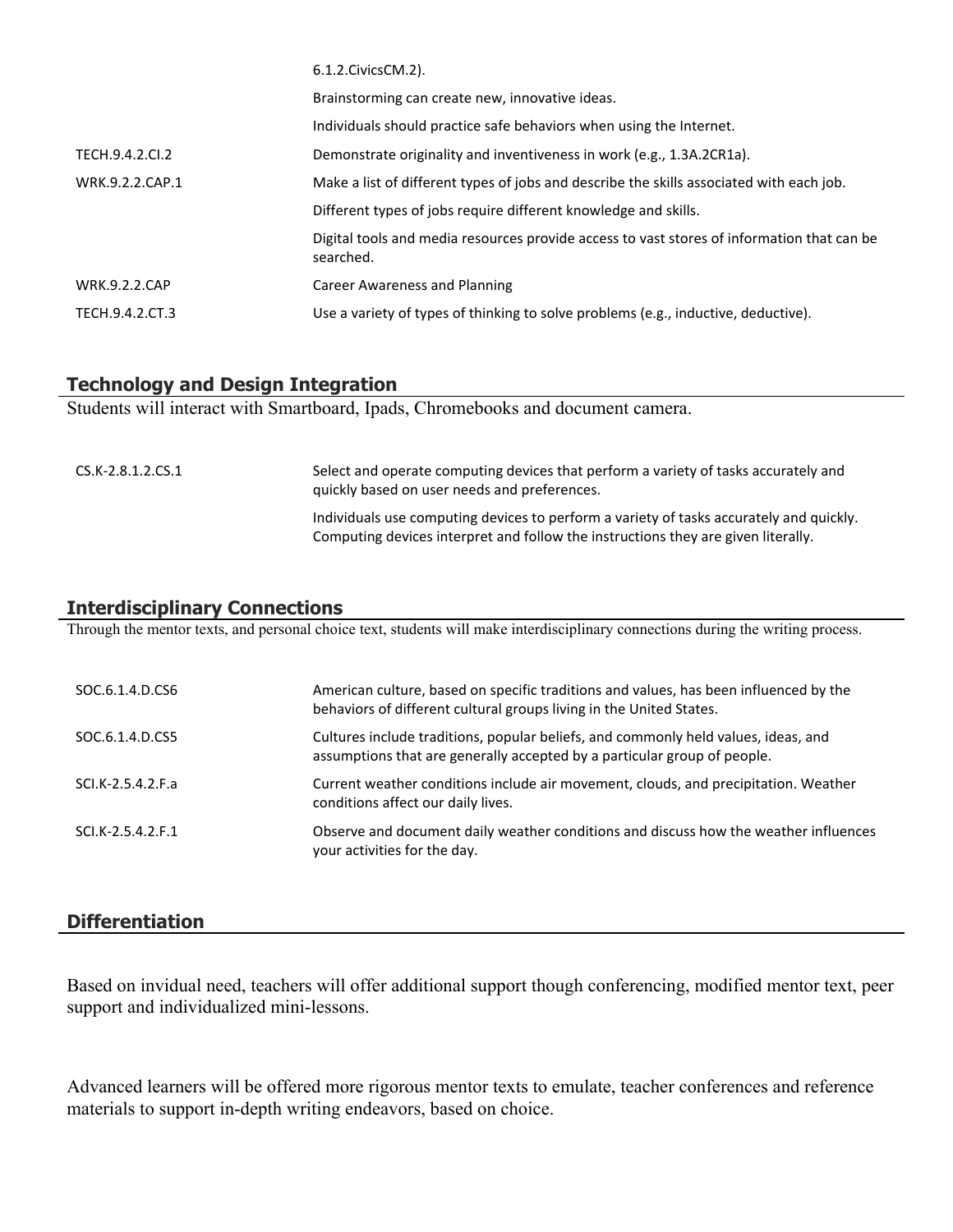- Understand that gifted students, just like all students, come to school to learn and be challenged.
- Pre-assess your students. Find out their areas of strength as well as those areas you may need to address before students move on.
- Consider grouping gifted students together for at least part of the school day.
- Plan for differentiation. Consider pre-assessments, extension activities, and compacting the curriculum.
- Use phrases like "You've shown you don't need more practice" or "You need more practice" instead of words like "qualify" or "eligible" when referring to extension work.
- Encourage high-ability students to take on challenges. Because they're often used to getting good grades, gifted students may be risk averse.
- **Definitions of Differentiation Components**:
	- o Content the specific information that is to be taught in the lesson/unit/course of instruction.
	- o Process how the student will acquire the content information.
	- o Product how the student will demonstrate understanding of the content.
	- o Learning Environment the environment where learning is taking place including physical location and/or student grouping

#### **Differentiation occurring in this unit:**

Based on invidual need, teachers will offer additional support though conferencing, modified mentor text, peer support and individualized mini-lessons.

Advanced learners will be offered more rigorous mentor texts to emulate, teacher conferences and reference materials to support indepth writing endeavors, based on choice.

# **Modifications & Accommodations**

IEP accommodations, and modifications will be in place, and teacher assigned modifications and accommodations will be assigned, assessed, and monitored.

Follow IEP accommodations and differentiate materials, project requirements as needed.

Refer to QSAC EXCEL SMALL SPED ACCOMMOCATIONS spreadsheet in this discipline.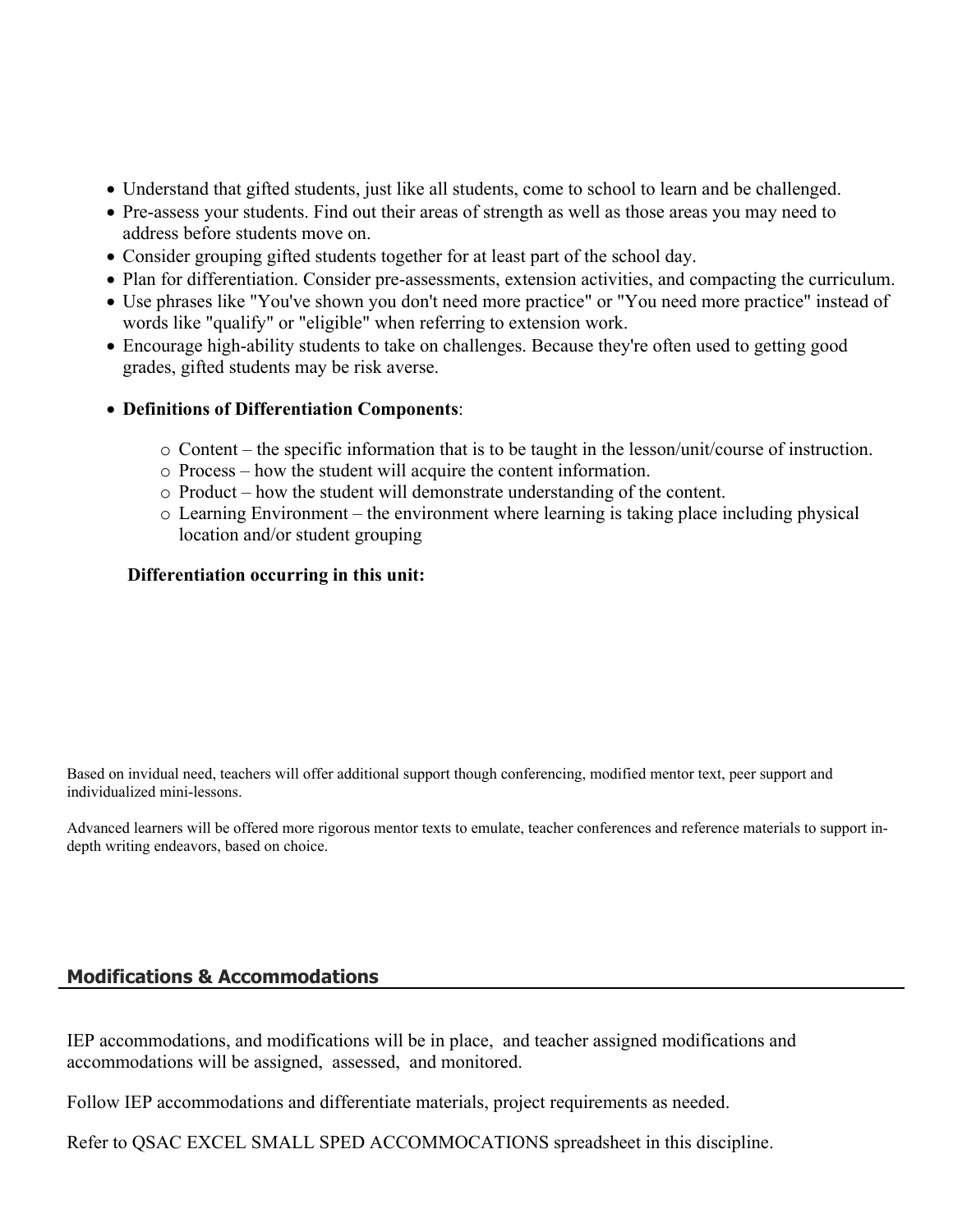## **Modifications and Accommodations used in this unit:**

IEP modifications will be followed.

RTI support in writing

conferencing,

re-teaching mini-lessons

extended writing time/opportunities

## **Benchmark Assessments**

**Benchmark Assessments** are given periodically (e.g., at the end of every quarter or as frequently as once per month) throughout a school year to establish baseline achievement data and measure progress toward a standard or set of academic standards and goals.

#### **Schoolwide Benchmark assessments:**

Aimsweb benchmarks 3X a year

Linkit Benchmarks 3X a year

DRA

#### **Additional Benchmarks used in this unit:**

DRA and Aimsweb

#### **Formative Assessments**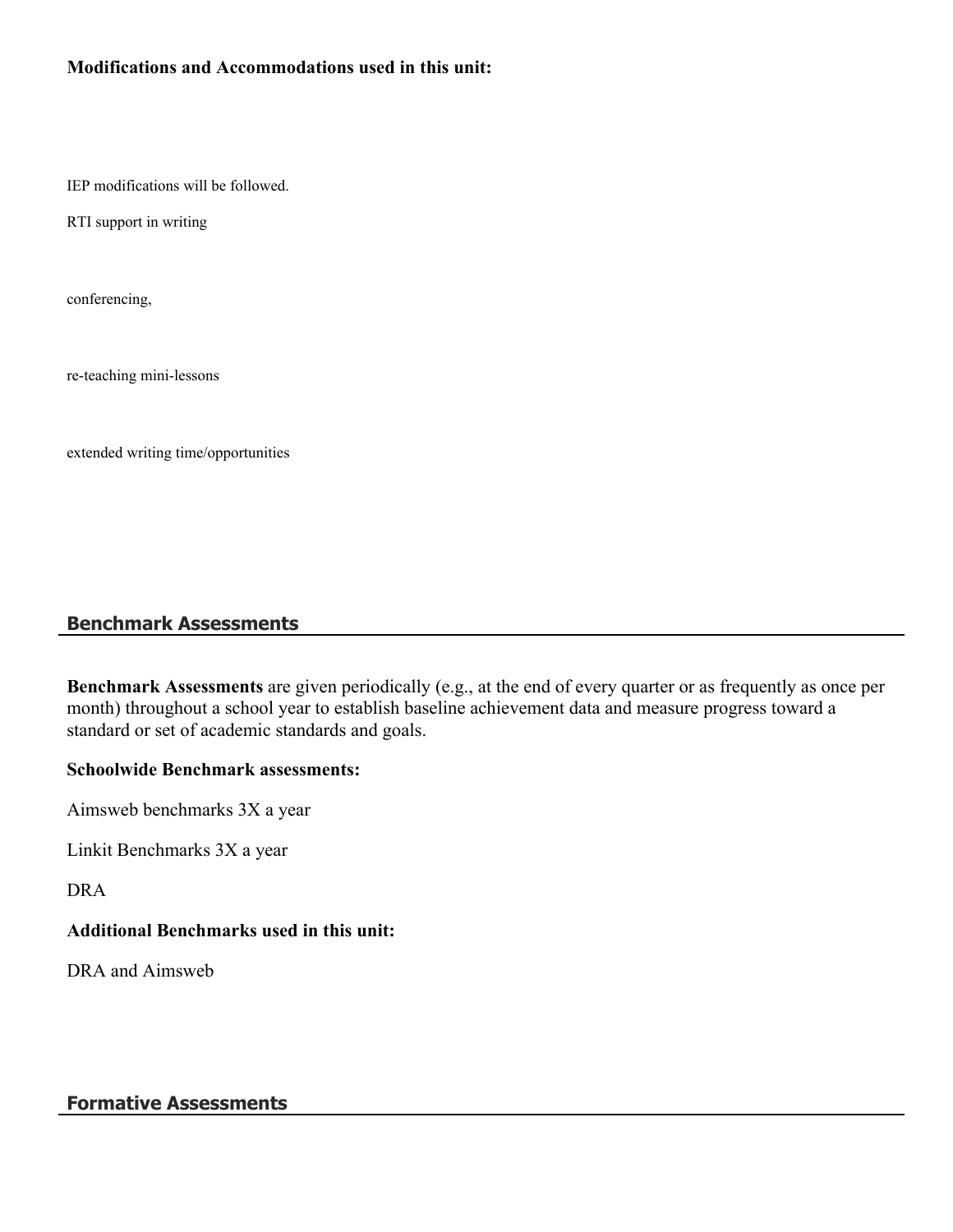Assessment allows both instructor and student to monitor progress towards achieving learning objectives, and can be approached in a variety of ways. **Formative assessment** refers to tools that identify misconceptions, struggles, and learning gaps along the way and assess how to close those gaps. It includes effective tools for helping to shape learning, and can even bolster students' abilities to take ownership of their learning when they understand that the goal is to improve learning, not apply final marks (Trumbull and Lash, 2013). It can include students assessing themselves, peers, or even the instructor, through writing, quizzes, conversation, and more. In short, formative assessment occurs throughout a class or course, and seeks to improve student achievement of learning objectives through approaches that can support specific student needs (Theal and Franklin, 2010, p. 151).

#### **Formative Assessments used in this unit:**

Teacher conferences

worksheets

Anecdotal records

Student drafts

# **Summative Assessments**

**summative assessments** evaluate student learning, knowledge, proficiency, or success at the conclusion of an instructional period, like a unit, course, or program. Summative assessments are almost always formally graded and often heavily weighted (though they do not need to be). Summative assessment can be used to great effect in conjunction and alignment with formative assessment, and instructors can consider a variety of ways to combine these approaches.

# **Summative assessments for this unit:**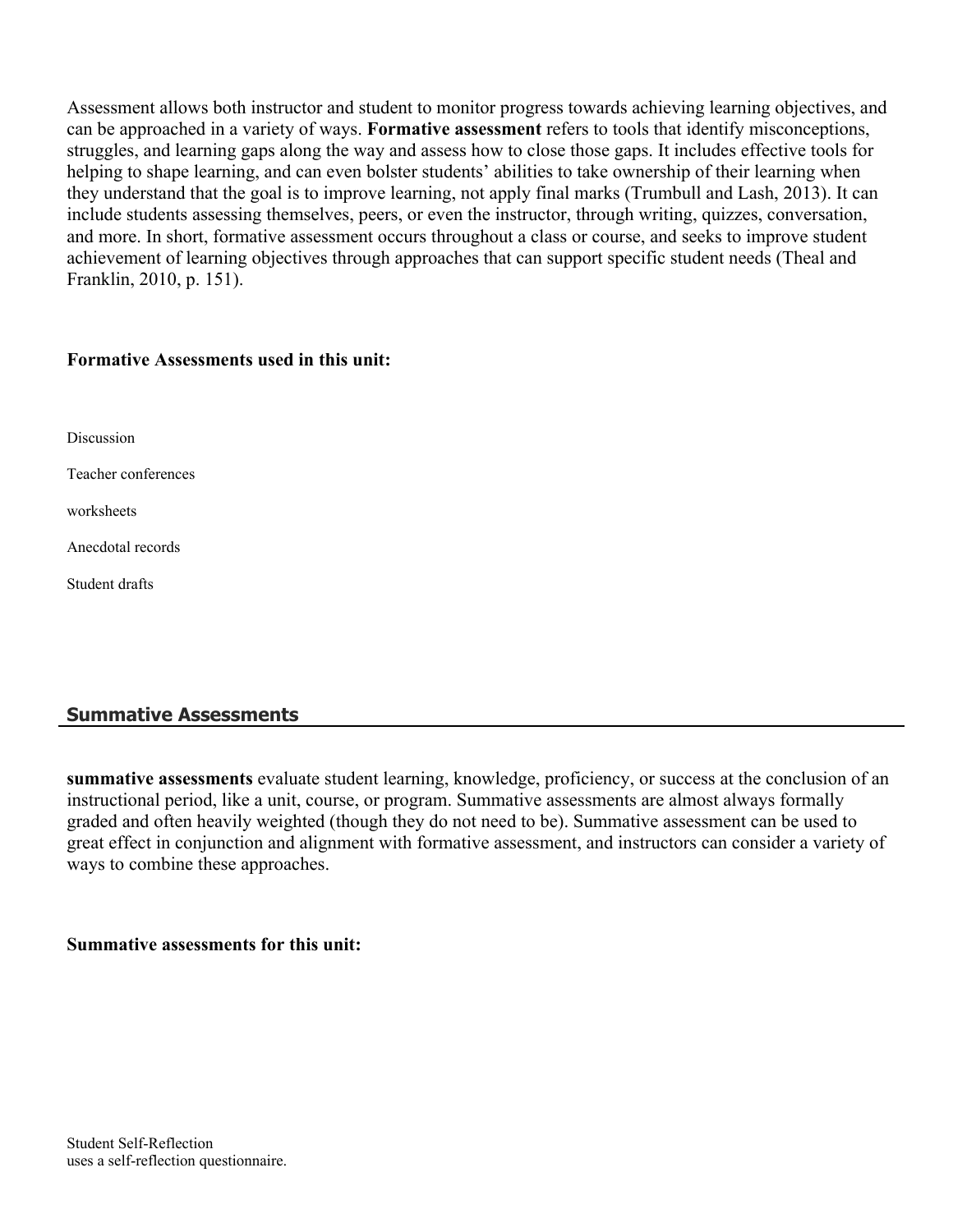Rationale: Students are more engaged learners when they are actively involved in the evaluation process. Teaching students to reflect on their own growth as writers and the effectiveness of the strategies they use will help them set goals for their future as independent writers.

Final writing pieces

Teacher made assessments

# **Instructional Materials**

Mentor texts as listed above

Leveled texts to be used as additional resources to differentiate instruction

leveled resources for research into topics of interest

Links and videos (Schoolwide and teacher chosen)

Smartboard applications

Document camera

 $\overline{\phantom{a}}$ 

| <b>Standards</b> |                                                                                                                                                                                                                           |
|------------------|---------------------------------------------------------------------------------------------------------------------------------------------------------------------------------------------------------------------------|
| LA.W.2.5         | With guidance and support from adults and peers, focus on a topic and strengthen writing<br>as needed through self-reflection, revising and editing.                                                                      |
| LA.W.2.7         | Participate in shared research and writing projects (e.g., read a number of books on a<br>single topic to produce a report; record science observations).                                                                 |
| LA.L.2.3         | Use knowledge of language and its conventions when writing, speaking, reading, or<br>listening.                                                                                                                           |
| LA.L.2.1         | Demonstrate command of the conventions of standard English grammar and usage when<br>writing or speaking.                                                                                                                 |
| LA.W.2.8         | Recall information from experiences or gather information from provided sources to<br>answer a question.                                                                                                                  |
| LA.L.2.5         | Demonstrate understanding of figurative language, word relationships and nuances in<br>word meanings.                                                                                                                     |
| LA.SL.2.1        | Participate in collaborative conversations with diverse partners about grade 2 topics and<br>texts with peers and adults in small and larger groups.                                                                      |
| LA.L.2.6         | Use words and phrases acquired through conversations, reading and being read to, and<br>responding to texts, including using adjectives and adverbs to describe (e.g., When other<br>kids are happy that makes me happy). |
| LA.SL.2.2        | Recount or describe key ideas or details from a text read aloud or information presented<br>orally or through other media.                                                                                                |
| LA.SL.2.4        | Tell a story or recount an experience with appropriate facts and relevant, descriptive<br>details, speaking audibly in coherent sentences.                                                                                |